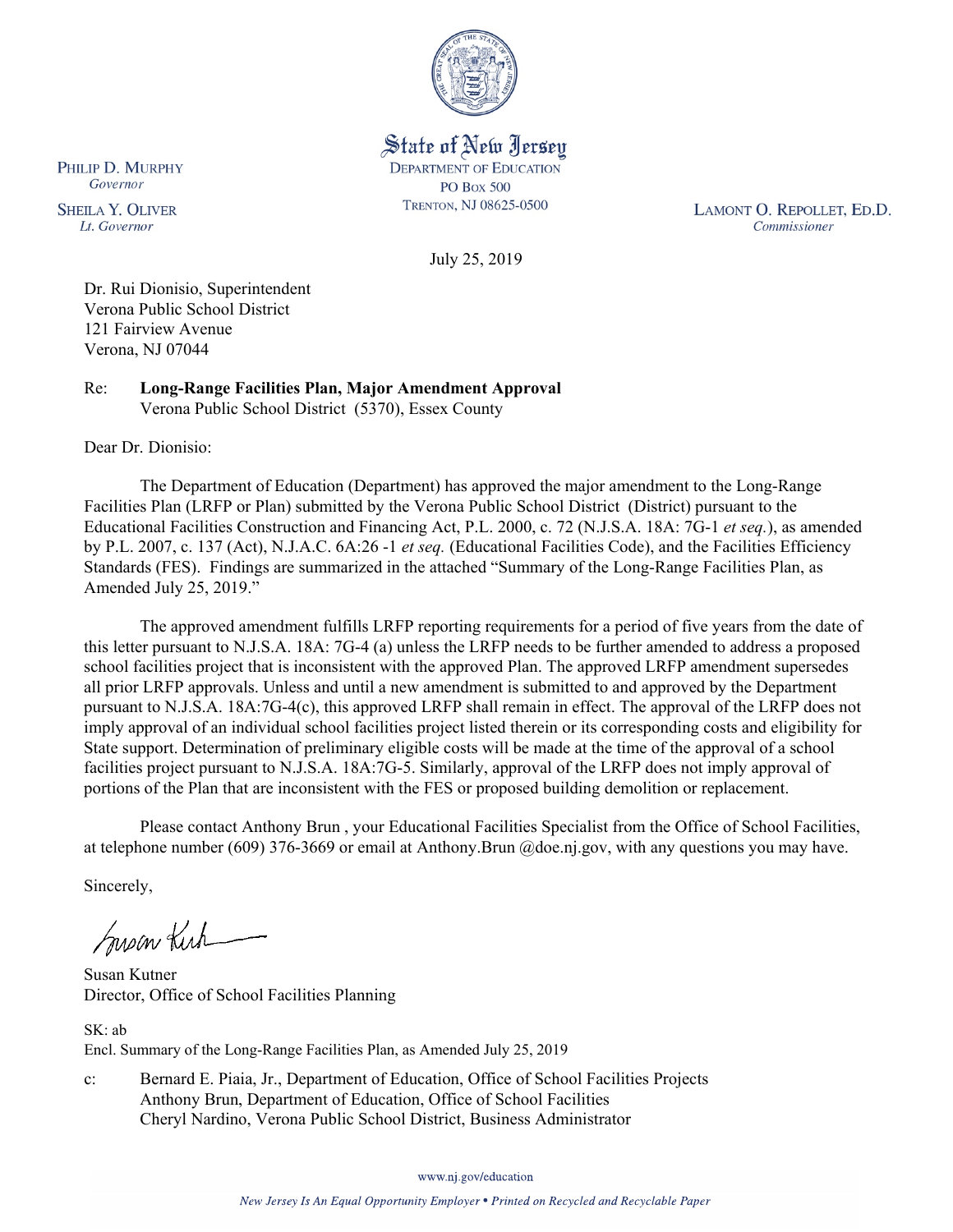# **Verona Public School District (5370) Summary of the Long-Range Facilities Plan, as Amended July 25, 2019**

The Department of Education (Department) has completed its review of the major amendment to the Long-Range Facilities Plan (LRFP or Plan) submitted by the Verona Public School District (District) pursuant to the Educational Facilities Construction and Financing Act, P.L. 2000, c. 72 (N.J.S.A. 18A: 7G-1 *et seq.*), as amended by P.L. 2007, c. 137 (Act), N.J.A.C. 6A:26-1 et seq. (Educational Facilities Code), and the Facilities Efficiency Standards (FES).

The following provides a summary of the District's approved amended LRFP. The summary is based on the standards set forth in the Act, the Educational Facilities Code, the FES, District-reported information in the Department's LRFP reporting system, and supporting documentation. The referenced reports in *italic* text are standard reports available on the Department's LRFP website.

### **1. Inventory Overview**

The District is classified as a Regular Operating District (ROD) for funding purposes. It provides services for students in grades PK-12.

The District identified existing and proposed schools, sites, buildings, rooms, and site amenities in its LRFP. Table 1 lists the number of existing and proposed district schools, sites, and buildings. Detailed information can be found in the *School Asset Inventory Report* and the *Site Asset Inventory Report.*

**As directed by the Department, school facilities projects that have received initial approval by the Department and have been approved by the voters, if applicable, are represented as "existing" in the LRFP.** Approved projects that include new construction and/or the reconfiguration/reassignment of existing program space are as follows: n/a.

### **Table 1: Number of Schools, School Buildings, and Sites**

|                                              | <b>Existing</b> | <b>Proposed</b> |
|----------------------------------------------|-----------------|-----------------|
| Number of Schools (assigned DOE school code) |                 |                 |
| Number of School Buildings <sup>1</sup>      |                 |                 |
| Number of Non-School Buildings <sup>2</sup>  |                 |                 |
| Number of Vacant Buildings                   |                 |                 |
| Number of Sites                              |                 |                 |

*1 Includes district-owned buildings and long-term leases serving students in district-operated programs 2 Includes occupied district-owned buildings not associated with a school, such as administrative or utility buildings*

Based on the existing facilities inventory submitted by the District:

- Schools using leased buildings (short or long-term):  $n/a$
- Schools using temporary classroom units (TCUs), excluding TCUs supporting construction: n/a
- Vacant/unassigned school buildings:  $n/a$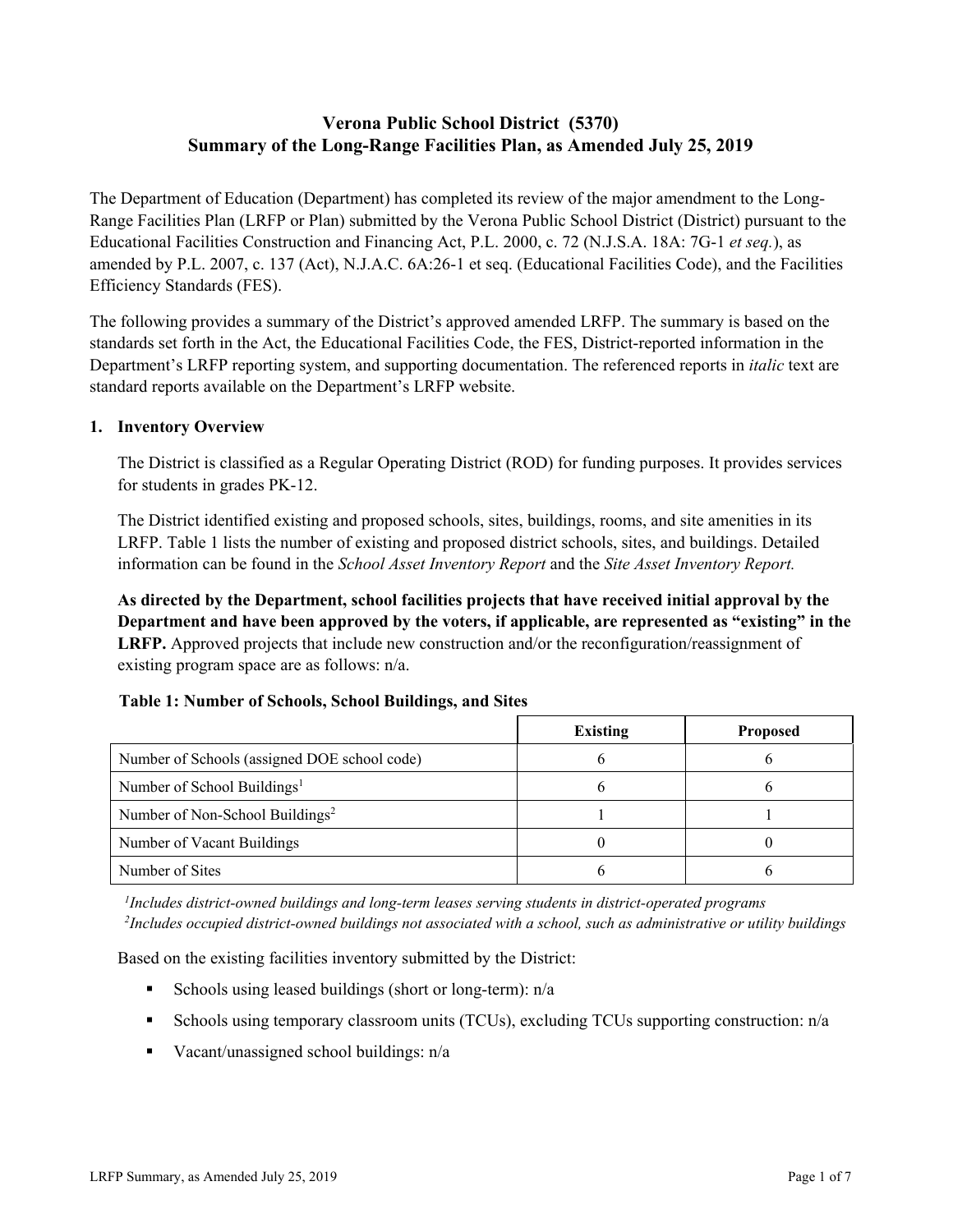**FINDINGS** The Department has determined that the proposed inventory is adequate for approval of the District's LRFP amendment. However, the LRFP determination does not imply approval of an individual school facilities project listed within the LRFP; the District must submit individual project applications for project approval.

# **2. District Enrollments**

The District determined the number of students, or "proposed enrollments," to be accommodated for LRFP planning purposes on a district-wide basis and in each school.

The Department minimally requires the submission of a standard cohort-survival projection using historic enrollment data from the Application for School State Aid (ASSA) or NJ Smart. The cohort-survival method projection method forecasts future students based upon the survival of the existing student population as it moves from grade to grade. A survival ratio of less than 1.00 indicates a loss of students, while a survival ratio of more than 1.00 indicates the class size is increasing. For example, if a survival ratio tracking first to second grade is computed to be 1.05, the grade size is increasing by 5% from one year to the next. The cohort-survival projection methodology works well for communities with stable demographic conditions. Atypical events impacting housing or enrollments, such as an economic downturn that halts new housing construction or the opening of a charter or private school, typically makes a cohort-survival projection less reliable.

### **Proposed enrollments are based on a standard cohort-survival enrollment projection.**

Adequate supporting documentation was submitted to the Department to justify the proposed enrollments. Table 2 provides a comparison of existing and projected enrollments. All totals include special education students.

| <b>Grades</b>                | <b>Existing Enrollments</b><br>2018-19 School Year | <b>District Proposed Enrollments</b><br>2023-24 School Year |
|------------------------------|----------------------------------------------------|-------------------------------------------------------------|
| PK (excl. private providers) | 15                                                 | 17                                                          |
| Grades K-5                   | 985                                                | 1,093                                                       |
| Grades 6-8                   | 508                                                | 506                                                         |
| Grades 9-12                  | 709                                                | 606                                                         |
| <b>Totals K-12</b>           | 2,202                                              | 2,205                                                       |

### **Table 2: Enrollments**

**FINDINGS** The Department has determined the District's proposed enrollments to be acceptable for approval of the District's LRFP amendment. The Department will require a current enrollment projection at the time an application for a school facilities project is submitted incorporating the District's most recent enrollments in order to verify that the LRFP's planned capacity is appropriate for the updated enrollments.

### **3. District Practices Capacity**

Based on information provided in the room inventories, *District Practices Capacity* was calculated for each school building to determine whether adequate capacity is proposed for the projected enrollments based on district scheduling and class size practices. The capacity totals assume instructional buildings can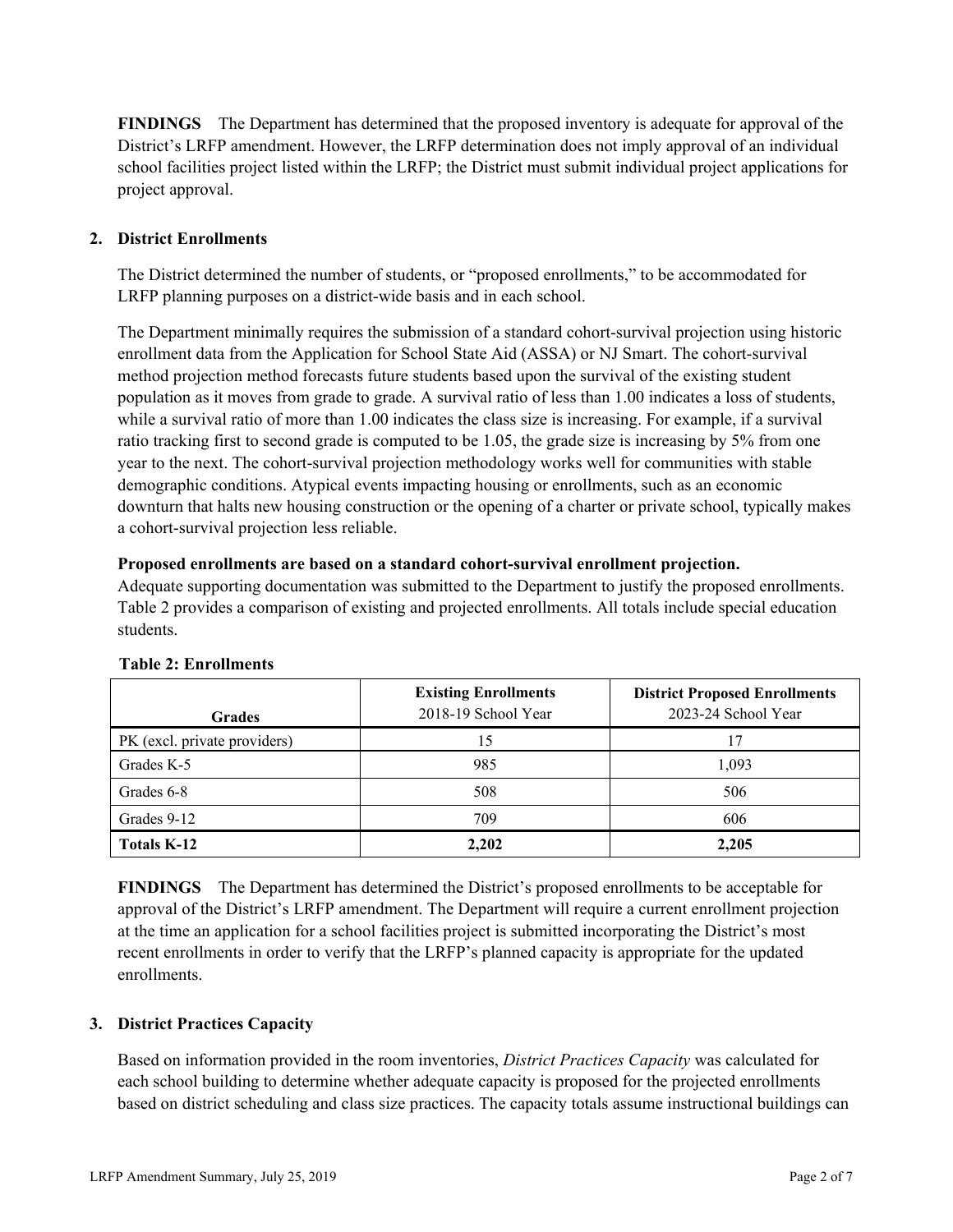be fully utilized regardless of school sending areas, transportation, and other operational issues. The calculations only consider district-owned buildings and long-term leases; short term leases and temporary buildings are excluded. A capacity utilization factor of 90% for classrooms serving grades K-8 and 85% for classrooms serving grades 9-12 is applied in accordance with the FES. No capacity utilization factor is applied to preschool classrooms.

In certain cases, districts may achieve adequate District Practices Capacity to accommodate enrollments but provide inadequate square feet per student in accordance with the FES, resulting in educational adequacy issues and "Unhoused Students." Unhoused students are considered in the "Functional Capacity" calculations used to determine potential State support for school facilities projects and are analyzed in Section 4.

Table 3 provides a summary of proposed enrollments and existing and proposed District-wide capacities. Detailed information can be found in the LRFP website reports titled *FES and District Practices Capacity Report, Existing Rooms Inventory Report, and Proposed Rooms Inventory Report.*

| <b>Grades</b>          | <b>Proposed</b><br><b>Enrollments</b> | <b>Existing</b><br><b>District</b><br><b>Practices</b><br>Capacity | <b>Existing</b><br>Deviation* | <b>Proposed</b><br><b>District</b><br><b>Practices</b><br>Capacity | <b>Proposed</b><br>Deviation* |
|------------------------|---------------------------------------|--------------------------------------------------------------------|-------------------------------|--------------------------------------------------------------------|-------------------------------|
| Elementary (PK-5)      | 1,110                                 | 1,135.55                                                           | 25.35                         | 1,104.77                                                           | $-5.23$                       |
| Middle $(6-8)$         | 506                                   | 493.15                                                             | $-12.85$                      | 523.93                                                             | 17.93                         |
| High $(9-12)$          | 606                                   | 622.20                                                             | 16.20                         | 622.20                                                             | 16.20                         |
| <b>District Totals</b> | 2,222                                 | 2,250.90                                                           | 28.99                         | 2,250.90                                                           | 28.90                         |

**Table 3: District Practices Capacity Analysis**

*\* Positive numbers signify surplus capacity; negative numbers signify inadequate capacity. Negative values for District Practices capacity are acceptable for approval if proposed enrollments do not exceed 100% capacity utilization.*

Considerations:

- Based on the proposed enrollments and existing room inventories, the District is projected to have inadequate capacity for the following grade groups, assuming all school buildings can be fully utilized: n/a
- Adequate justification has been provided by the District if the proposed capacity for a school significantly deviates from the proposed enrollments. Generally, surplus capacity is acceptable for LRFP approval if additional capacity is not proposed through new construction.

**FINDINGS**The Department has determined that proposed District capacity, in accordance with the proposed enrollments, is adequate for approval of the District's LRFP amendment. The Department will require a current enrollment projection at the time an application for a school facilities project is submitted, incorporating the District's most recent Fall Enrollment Report, in order to verify that the LRFP's planned capacity meets the District's updated enrollments.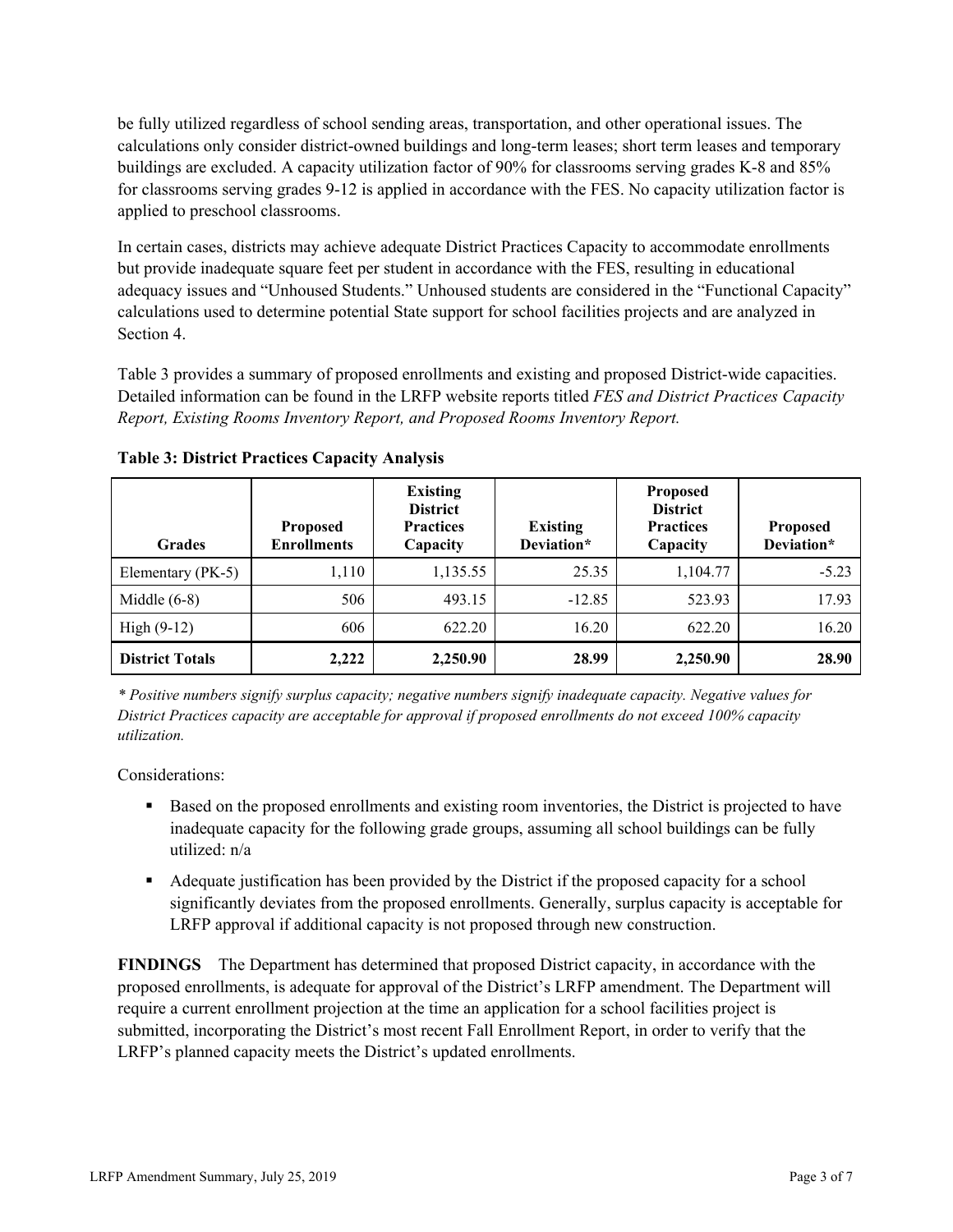### **4. New Construction Funding Eligibility**

*Functional Capacity* was calculated and compared to the proposed enrollments to provide a preliminary estimate of Unhoused Students and new construction funding eligibility.

*Functional Capacity* is the adjusted gross square footage of a school building *(total gross square feet minus excluded space)* divided by the minimum area allowance per full-time equivalent student for the grade level contained therein. *Unhoused Students* is the number of students projected to be enrolled in the District that exceeds the Functional Capacity of the District's schools pursuant to N.J.A.C. 6A:26-2.2(c). *Excluded Square Feet* includes (1) square footage exceeding the FES for any pre-kindergarten, kindergarten, general education, or self-contained special education classroom; (2) grossing factor square footage *(corridors, stairs, mechanical rooms, etc.)* that exceeds the FES allowance, and (3) square feet proposed to be demolished or discontinued from use. Excluded square feet may be revised during the review process for individual school facilities projects.

Table 4 provides a preliminary assessment of the Functional Capacity, Unhoused Students, and Estimated Maximum Approved Area for Unhoused Students for each FES grade group. The calculations exclude temporary facilities and short-term leased buildings. School buildings proposed for whole or partial demolition or reassignment to a non-school use are excluded from the calculations pending project application review. If a building is proposed to be reassigned to a different school, the square footage is applied to the proposed grades after reassignment. Buildings that are not assigned to a school are excluded from the calculations. In addition, only preschool students eligible for state funding (former ECPA students) are included. Detailed information concerning the calculations can be found in the *Functional Capacity and Unhoused Students Report* and the *Excluded Square Footage Report.*

|                                                | $PK/K-5$ | $6 - 8$  | $9-12$   | <b>Total</b> |
|------------------------------------------------|----------|----------|----------|--------------|
| PK Eligible Students/K-12 Proposed Enrollments | 1,110    | 506      | 606      |              |
| FES Area Allowance (SF/student)                | 125.00   | 134.00   | 151.00   |              |
| <b>Prior to Completion of Proposed Work:</b>   |          |          |          |              |
| <b>Existing Gross Square Feet</b>              | 163,999  | 68,108   | 103,905  | 336,012      |
| Adjusted Gross Square Feet                     | 158,784  | 66,775   | 103,587  | 329,146      |
| <b>Adjusted Functional Capacity</b>            | 1,262.25 | 505.81   | 686.01   |              |
| Unhoused Students                              | 0.00     | 0.19     | 0.00     |              |
| Est. Max. Area for Unhoused Students           | 0.00     | 25.66    | 0.00     |              |
| <b>After Completion of Proposed Work:</b>      |          |          |          |              |
| Gross Square Feet                              | 163,999  | 68,108   | 103,905  | 336,012      |
| New Gross Square Feet                          | 0        | $\theta$ | $\theta$ | $\theta$     |
| <b>Adjusted Gross Square Feet</b>              | 158,784  | 66,775   | 103,587  | 329,146      |
| <b>Functional Capacity</b>                     | 1,262.25 | 505.81   | 686.01   |              |
| Unhoused Students after Construction           | 0.00     | 0.19     | 0.00     |              |
| Est. Max. Area Remaining                       | 0.00     | 25.66    | 0.00     |              |

### **Table 4: Estimated Maximum Approved Area for Unhoused Students**

Facilities used for non-instructional or non-educational purposes are ineligible for State support under the Act. However, projects for such facilities shall be reviewed by the Department to determine whether they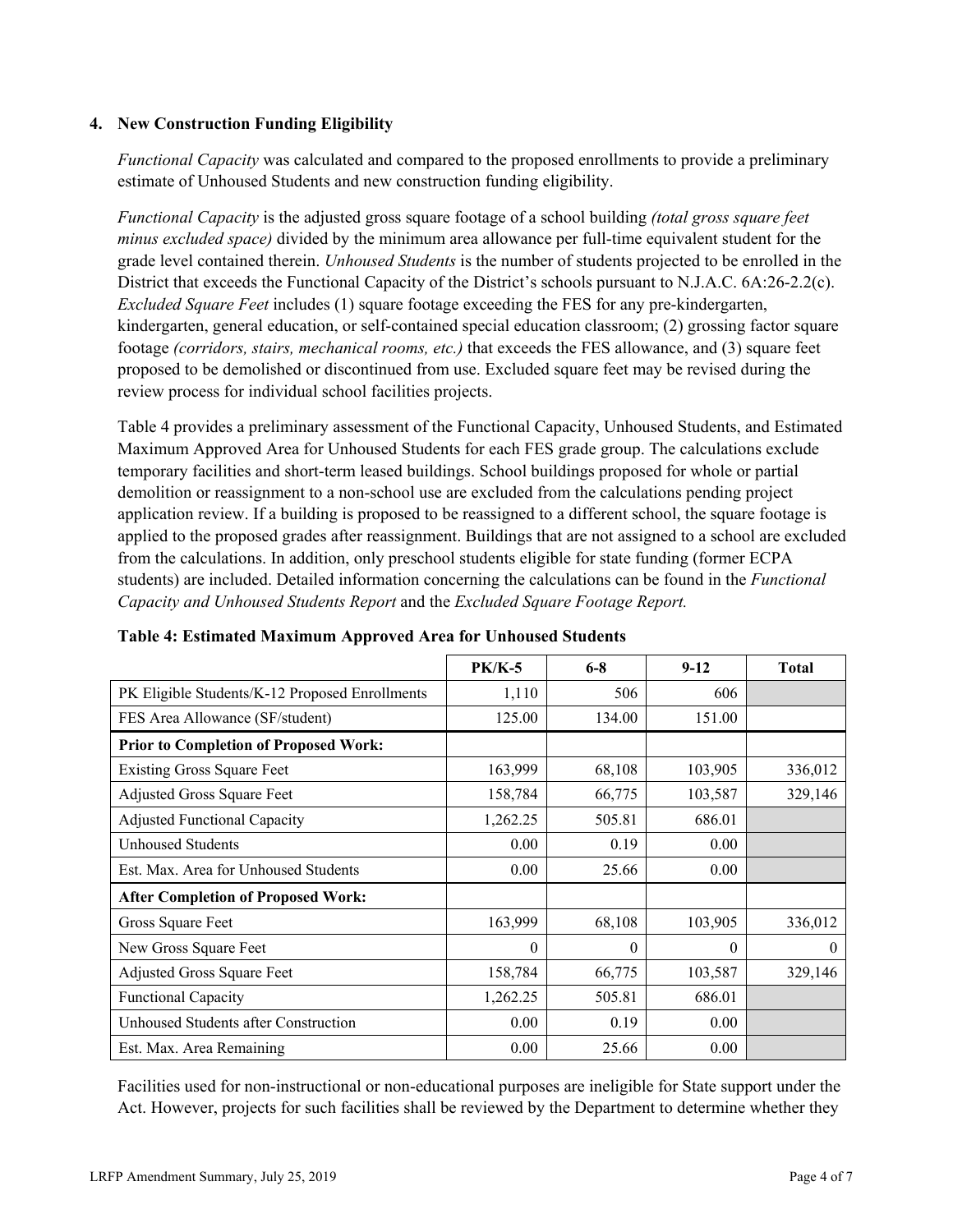are consistent with the District's LRFP and whether the facility, if it is to house students (full or part time) conforms to educational adequacy requirements. These projects shall conform to all applicable statutes and regulations.

Estimated costs represented in the LRFP by the District are for capital planning purposes only. The estimates are not intended to represent preliminary eligible costs or final eligible costs of approved school facilities projects.

Considerations:

- The District does not have approved projects pending completion, as noted in Section 1, that impact the Functional Capacity calculations.
- The Functional Capacity calculations *exclude* square feet proposed for demolition or discontinuation for the following FES grade groups and school buildings pending a feasibility study and project review: n/a.
- Based on the preliminary assessment, the District has Unhoused Students prior to the completion of proposed work for the following FES grade groups: 6-8.
- New construction is proposed for the following FES grade groups:  $n/a$ .
- **Proposed new construction exceeds the estimated maximum area allowance for Unhoused** Students prior to the completion of the proposed work for the following grade groups: n/a.
- The District, based on the preliminary LRFP assessment, will have Unhoused Students after completion of the proposed LRFP work. If the District is projected to have Unhoused Students, adequate justification has been provided to confirm educational adequacy in accordance with Section 6 of this determination.

**FINDINGS** Functional Capacity and Unhoused Students calculated in the LRFP are preliminary estimates. Preliminary Eligible Costs (PEC) and Final Eligible Costs (FEC) will be included in the review process for specific school facilities projects. A feasibility study undertaken by the District is required if building demolition or replacement is proposed per N.J.A.C. 6A:26-2.3(b)(10).

# **5. Proposed Work**

The District assessed program space, capacity, and physical plant deficiencies to determine corrective actions. Capital maintenance, or *"system actions,"* address physical plant deficiencies due to operational, building code, and /or life cycle issues. Inventory changes, or *"inventory actions,*" add, alter, or eliminate sites, site amenities, buildings, and/or rooms.

The Act (N.J.S.A. 18A:7G-7b) provides that all school facilities shall be deemed suitable for rehabilitation unless a pre-construction evaluation undertaken by the District demonstrates to the satisfaction of the Commissioner that the structure might pose a risk to the safety of the occupants even after rehabilitation or that rehabilitation is not cost-effective. Pursuant to N.J.A.C. 6A:26-2.3(b)(10), the Commissioner may identify school facilities for which new construction is proposed in lieu of rehabilitation for which it appears from the information presented that new construction is justified, provided, however, that for such school facilities so identified, the District must submit a feasibility study as part of the application for the specific school facilities project. The cost of each proposed building replacement is compared to the cost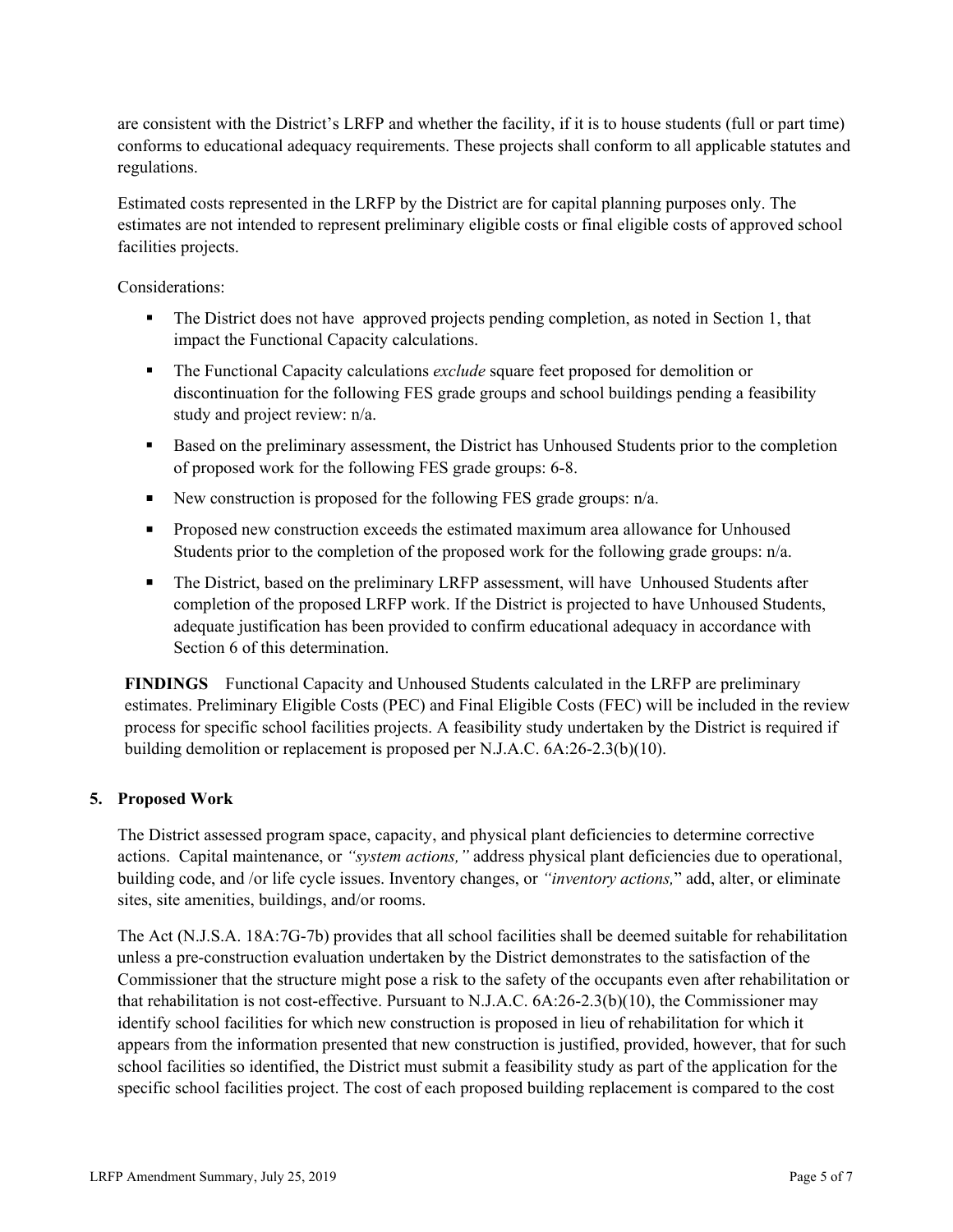of additions or rehabilitation required to eliminate health and safety deficiencies and to achieve the District's programmatic model.

Table 5 lists the scope of work proposed for each school based on the building(s) serving their student population. Detailed information can be found in the LRFP website reports titled *"School Asset Inventory," "LRFP Systems Actions Summary," and "LRFP Inventory Actions Summary."*

With the completion of the proposed work, the following schools are proposed to be eliminated:  $n/a$ ; the following schools are proposed to be added: n/a.

| <b>Proposed Scope of Work</b>                                     | <b>Applicable Schools</b>                |
|-------------------------------------------------------------------|------------------------------------------|
| Renovation only (no new construction)                             |                                          |
| System actions only (no inventory actions)                        | Verona High School (050)                 |
|                                                                   | Brookdale Avenue Elementary School (070) |
|                                                                   | F N Brown Elementary School (080)        |
|                                                                   | Forest Avenue Elementary School (090)    |
|                                                                   | Whitehorne Middle School (095)           |
|                                                                   | Laning Avenue Elementary School (100)    |
| Existing inventory actions only (no systems actions)              | n/a                                      |
| Systems and inventory changes                                     | n/a                                      |
|                                                                   | n/a                                      |
| <b>New construction</b>                                           |                                          |
| Building addition only (no systems or existing inventory actions) | n/a                                      |
| Renovation and building addition (system, existing inventory,     | n/a                                      |
| and new construction actions)                                     |                                          |
| New building on existing site                                     | n/a                                      |
| New building on new or expanded site                              | n/a                                      |
| Site and building disposal (in addition to above scopes)          |                                          |
| Partial building demolition                                       | n/a                                      |
| Whole building demolition                                         | n/a                                      |
| Site and building disposal or discontinuation of use              | n/a                                      |

### **Table 5. School Building Scope of Work**

**FINDINGS** The Department has determined that the proposed work is adequate for approval of the District's LRFP amendment. However, Department approval of proposed work in the LRFP does not imply the District may proceed with a school facilities project. The District must submit individual project applications with cost estimates for Department project approval. Both school facilities project approval and other capital project review require consistency with the District's approved LRFP.

# **6. Proposed Room Inventories and the Facilities Efficiency Standards**

The District's proposed school buildings were evaluated to assess general educational adequacy in terms of compliance with the FES area allowance pursuant to N.J.A.C. 6A:26-2.2 and 2.3.

District schools are not proposed to provide less square feet per student than the FES after the completion of proposed work as indicated in Table 5. n/a